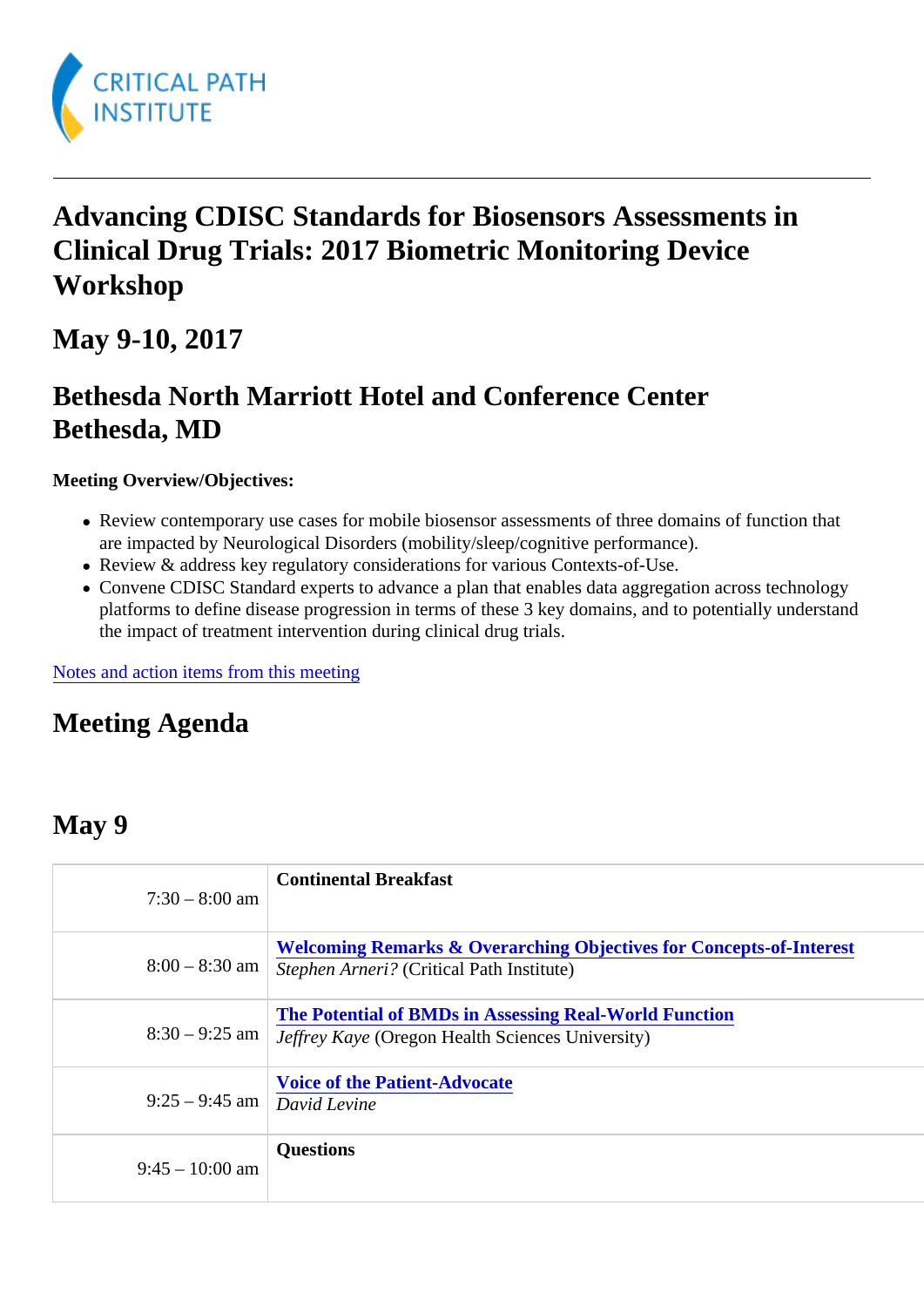| $10:00 - 10:30$ am Break      |                                                                                                    |  |
|-------------------------------|----------------------------------------------------------------------------------------------------|--|
|                               | <b>SESSION I: Mobility/Frailty</b>                                                                 |  |
|                               | 10:30 - 10:50 am Luxembourg Centre For Systems Biomedicine (LCSB)<br>Venkata Satagopam             |  |
|                               | 10:50 - 11:10 am Michael J. Fox Foundation<br><b>Lauren Bataille</b>                               |  |
|                               | $11:10 - 11:30$ am Evidation Health<br>Luca Foschini                                               |  |
|                               | 11:30 - 11:50 am APDM Wearable Technologies<br><b>Matthew Johnson</b>                              |  |
| $12:00 - 1:00$ pm Lunch       |                                                                                                    |  |
|                               | <b>SESSION II: Sleep</b>                                                                           |  |
|                               | 1:00 - 1:30 pm Device Comparisons to Polysomnography<br>Rebecca Spen¢University of Massachusetts)  |  |
| $1:30 - 2:00$ pm IXICO        | Derek Hill                                                                                         |  |
| $2:00 - 2:20$ pm Break        |                                                                                                    |  |
| <b>SESSION III: Cognition</b> |                                                                                                    |  |
|                               | 2:20 - 2:40 pm Cerebral Assessment Systems, Inc., Cognive<br>Charles J. Duffy                      |  |
|                               | 2:40 – 3:00 pm ImPACT <sup>®</sup> Applications, Inc.<br>James Gyurke                              |  |
|                               | 3:00 - 3:20 pm Cambridge Cognition<br>Krystyna Zaluski                                             |  |
| $3:20 - 3:40$ pm Akili        | <b>Ashley Mateus</b>                                                                               |  |
| $3:40 - 4:00$ pm Break        |                                                                                                    |  |
| $4:00 - 5:15$ pm              | <b>Panel Discussion:</b><br>Michael Davis (FDA, CDER), Jay Gupta (FDA, CDRH), Sean Khozin (FDA, CD |  |
|                               | 5:15 - 5:25 pm Summary and Closing Remarks<br>Stephen Arneri ? Critical Path Institute)            |  |
|                               |                                                                                                    |  |

# May 10

|                  | <b>Continental Breakfast</b> |
|------------------|------------------------------|
| $7:30 - 8:00$ am |                              |
|                  |                              |